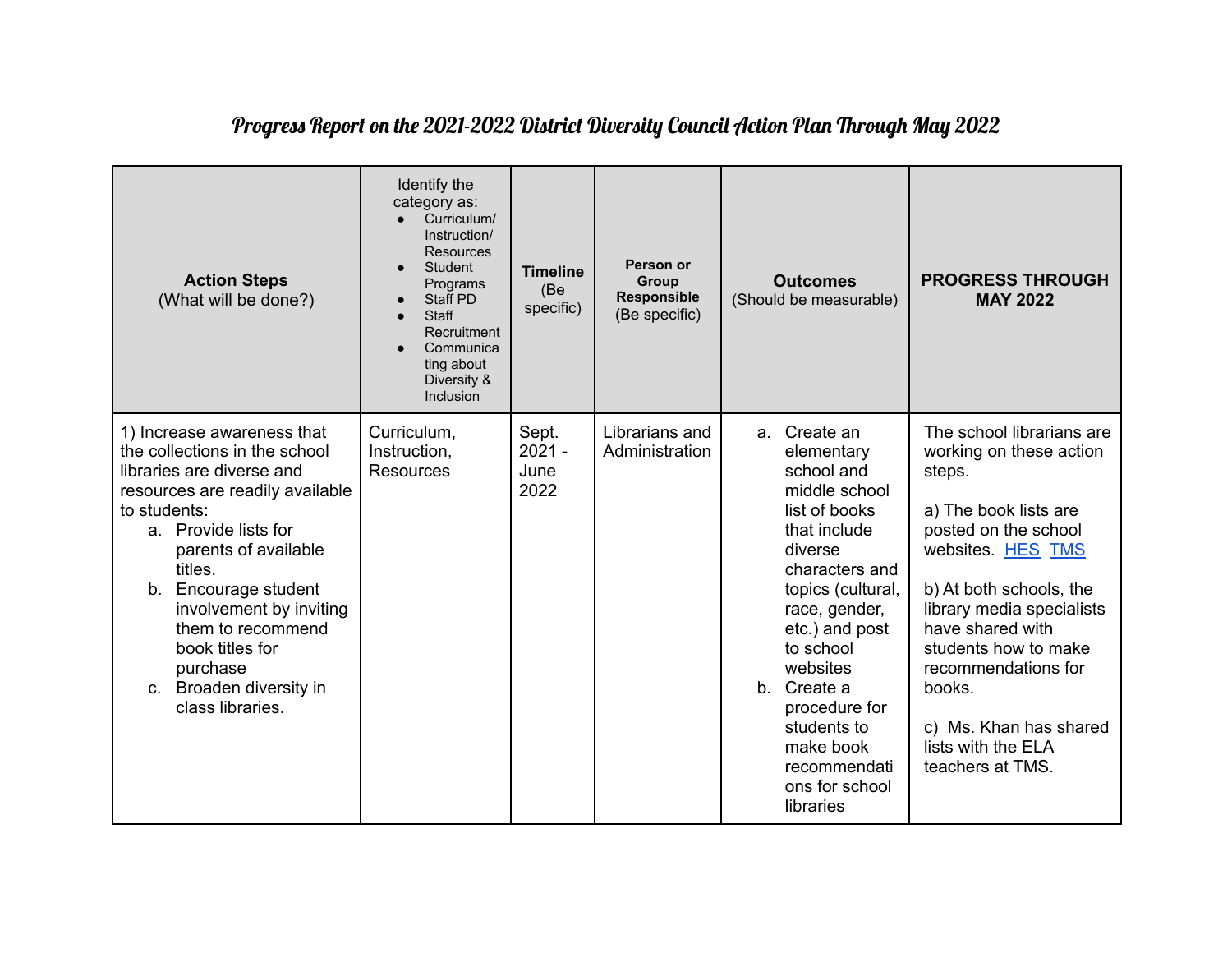|                                                                                  |                                                 |                                   |                                                     | $\mathbf{C}$ . | Create a list of<br>recommended<br>books to add<br>to classroom<br>libraries (by<br>grade level)                                                                                                                                                                                                                                                                                                            |                                                                                                                                                                                                                                                                                                                                    |
|----------------------------------------------------------------------------------|-------------------------------------------------|-----------------------------------|-----------------------------------------------------|----------------|-------------------------------------------------------------------------------------------------------------------------------------------------------------------------------------------------------------------------------------------------------------------------------------------------------------------------------------------------------------------------------------------------------------|------------------------------------------------------------------------------------------------------------------------------------------------------------------------------------------------------------------------------------------------------------------------------------------------------------------------------------|
| 2) Incorporate diversity into<br>reading programs at<br>appropriate grade levels | Curriculum,<br>Instruction,<br><b>Resources</b> | Sept.<br>$2021 -$<br>June<br>2022 | English<br>Language<br><b>Arts Teams</b>            |                | a. ELA teachers<br>implement a<br>"Learn About<br>Others"<br>campaign at<br>each grade<br>level in which<br>students read<br>a book about a<br>character from<br>a racial, ethnic,<br>or cultural<br>group different<br>from their own<br>b. Create a<br>Summer<br>Reading list for<br>2022 to<br>include books<br>with diverse<br>characters,<br>representative<br>of the Closter<br>student<br>population | a) This work was not<br>completed in all grades.<br>We will work to include<br>this next year.<br>b) The TMS teachers<br>created a summer<br>reading list with diverse<br>characters. Ms. Khan<br>assisted the teachers in<br>this task. At HES, Dr.<br>Carmichael generated a<br>summer reading list with<br>input from teachers. |
| 3) Coordinate Schoolwide<br>Programs to Highlight Cultural<br>Awareness Month    | Curriculum,<br>Instruction,<br><b>Resources</b> | Sept.<br>$2021 -$<br>June         | Principals,<br><b>Grade Level</b><br><b>Teacher</b> | a.             | Gather<br>resources to<br>create lessons to                                                                                                                                                                                                                                                                                                                                                                 | This work took place at<br>both schools and the<br>heritage months were                                                                                                                                                                                                                                                            |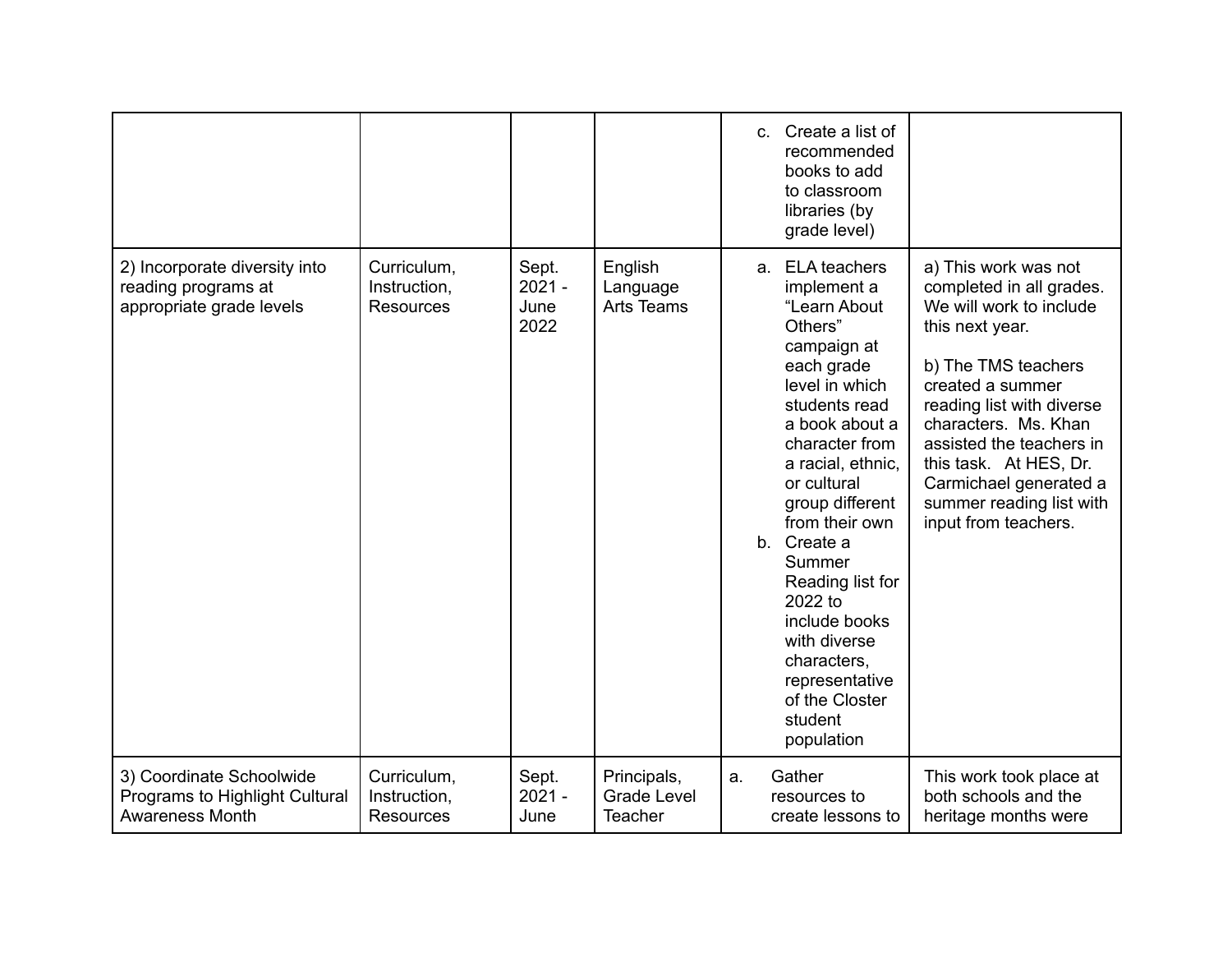|             | 2022 | <b>Teams</b> |                                      | celebrated.                   |
|-------------|------|--------------|--------------------------------------|-------------------------------|
| Observances |      |              | highlight cultural<br>observances,   |                               |
|             |      |              | including, but not                   | <b>Resources</b>              |
|             |      |              | limited to:                          |                               |
|             |      |              | Hispanic<br>$\bullet$                | <b>Hillside Elementary</b>    |
|             |      |              | Heritage Month:                      | School                        |
|             |      |              | September 15 -                       |                               |
|             |      |              | October 15,                          | <b>Tenakill Middle School</b> |
|             |      |              | 2021                                 |                               |
|             |      |              | <b>Global Diversity</b><br>$\bullet$ |                               |
|             |      |              | Awareness                            |                               |
|             |      |              | Month: October                       |                               |
|             |      |              | 2021                                 |                               |
|             |      |              | National<br>$\bullet$                |                               |
|             |      |              | American Indian                      |                               |
|             |      |              | and Alaska                           |                               |
|             |      |              | Native Heritage                      |                               |
|             |      |              | Month:<br>November 2021              |                               |
|             |      |              | Holocaust<br>$\bullet$               |                               |
|             |      |              | Remembrance                          |                               |
|             |      |              | Day: January                         |                               |
|             |      |              | 27, 2022                             |                               |
|             |      |              | Lunar New Year:<br>$\bullet$         |                               |
|             |      |              | February 1,                          |                               |
|             |      |              | 2022                                 |                               |
|             |      |              | <b>Black History</b><br>$\bullet$    |                               |
|             |      |              | Month:                               |                               |
|             |      |              | February 2022                        |                               |
|             |      |              | Arab-American<br>$\bullet$           |                               |
|             |      |              | Heritage Month:                      |                               |
|             |      |              | April 2022                           |                               |
|             |      |              | Jewish American<br>$\bullet$         |                               |
|             |      |              | History Month &                      |                               |
|             |      |              | <b>Asian Pacific</b>                 |                               |
|             |      |              | American                             |                               |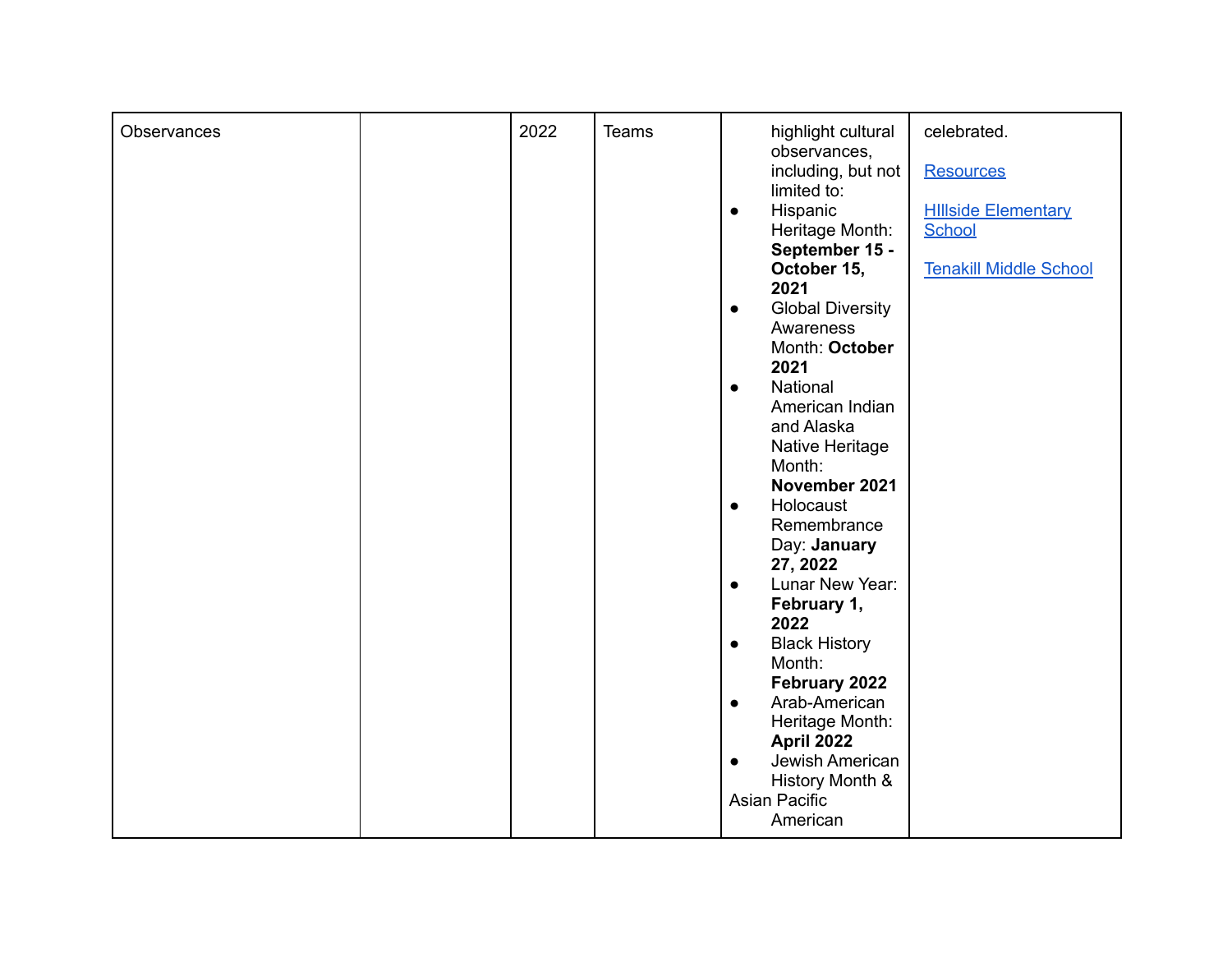|                                                                                                           |                            |                                   |                                                                                                      | Heritage Month:<br><b>May 2022</b>                                                                                                                                                                                                                                                                                                                                                              |                                                                                                                                                 |
|-----------------------------------------------------------------------------------------------------------|----------------------------|-----------------------------------|------------------------------------------------------------------------------------------------------|-------------------------------------------------------------------------------------------------------------------------------------------------------------------------------------------------------------------------------------------------------------------------------------------------------------------------------------------------------------------------------------------------|-------------------------------------------------------------------------------------------------------------------------------------------------|
| 4) Observe World Day for<br>Cultural Diversity with student<br>research presentations                     | <b>Student</b><br>Programs | April -<br>May<br>2022            | Elementary<br>Classroom<br>Teachers and<br>Middle School<br><b>Social Studies</b><br><b>Teachers</b> | a. Students work<br>individually or<br>in groups to<br>research and<br>create<br>presentations<br>about their<br>ethnic, racial<br>or cultural<br>heritage, which<br>may include<br>artwork and<br>performance<br>(dance, music,<br>$etc.$ )<br>If possible<br>b.<br>(COVID-19<br>dependent),<br>the<br>presentations<br>could be<br>shared<br>schoolwide in<br>a Diversity Fair<br>or assembly | This work was not<br>completed. We will do<br>this work in the<br>2022-2023 school year.                                                        |
| 5) Create a "New Student"<br><b>Buddy System" at Tenakill</b><br>Middle School to welcome<br>new students | <b>Student</b><br>Programs | Sept.<br>$2021 -$<br>June<br>2022 | School<br>Counselors at<br>Tenakill<br>Middle School                                                 | Interested<br>a.<br>students sign<br>up to be<br>trained to<br>serve as a<br>buddy to<br>students who                                                                                                                                                                                                                                                                                           | Identified students<br>$\bullet$<br>interested in being<br>"buddies" to new<br>students<br>Identified students<br>interested in<br>creating the |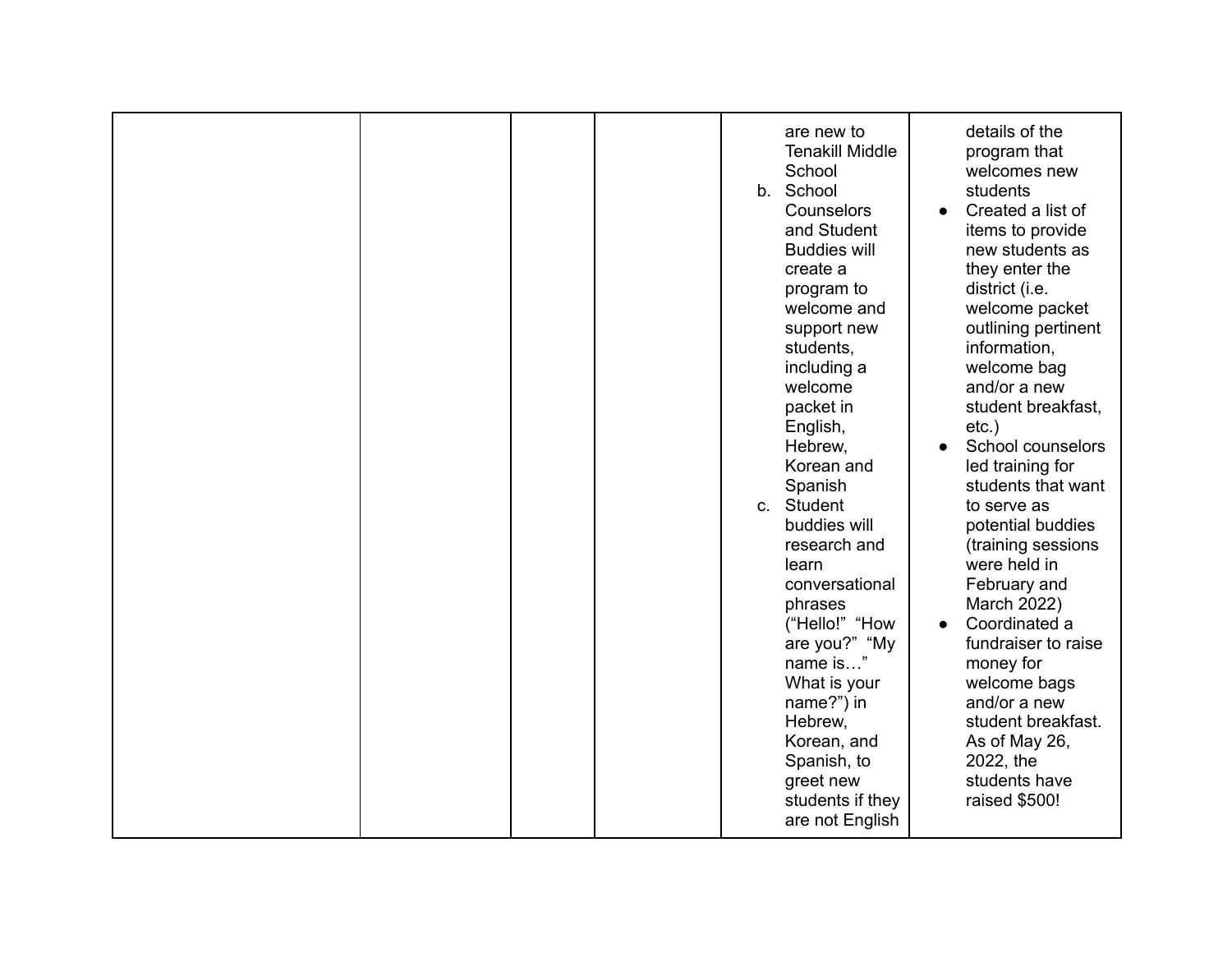|                                                                                                                                                                                                                                         |                            |                                     |                                                            |    | speakers in<br>their own<br>language                                                                                                                                                                                 |                                                                                                                                                                                                                                             |
|-----------------------------------------------------------------------------------------------------------------------------------------------------------------------------------------------------------------------------------------|----------------------------|-------------------------------------|------------------------------------------------------------|----|----------------------------------------------------------------------------------------------------------------------------------------------------------------------------------------------------------------------|---------------------------------------------------------------------------------------------------------------------------------------------------------------------------------------------------------------------------------------------|
| 6) Celebrate a "Choose to<br>Include" Week in Hillside<br><b>Elementary School and</b><br><b>Tenakill Middle School to</b><br>improve school climate by<br>promoting respect,<br>acceptance, dignity and<br>friendship for all students | <b>Student</b><br>Programs | Feb. -<br>March<br>2022             | School<br>Counselors                                       |    | a. School<br>counselors will<br>create a<br>Choose to<br>Include<br>Committee.<br>including<br>students.<br>b. Goals set for<br>the week.<br>c. Schedule of<br>events for the<br>week to be<br>held in March<br>2022 | The Choose to Include<br>Week was held at both<br>schools from March<br>28-April 1. The focus<br>was on teamwork,<br>making a difference,<br>inclusion, celebrating<br>Success, and<br>recognizing<br>achievements of all<br>kinds. HES TMS |
| 7) Provide staff with diversity<br>and inclusion via professional<br>development through a guest<br>speaker                                                                                                                             | <b>Staff PD</b>            | Sept.<br>$2021 -$<br>June<br>2022   | Administrators                                             | a. | District will<br>provide at<br>least one<br>opportunity for<br>a guest<br>speaker during<br>faculty meeting<br>time                                                                                                  | Alisha Delorenzo<br>presented to staff on<br>January 15, 2022, at It<br>Takes a Valley PD Day                                                                                                                                               |
| 8) Institute a diversity<br>discussion/sharing<br>mini-session during at least<br>four faculty meetings between<br>October 2021 and June 2022                                                                                           | <b>Staff PD</b>            | October<br>$2021 -$<br>June<br>2022 | Principals,<br>Assistant<br>Principals,<br><b>Teachers</b> |    | a. Part of the<br>faculty meeting<br>time set aside<br>for teachers to<br>share<br>strategies they<br>use for                                                                                                        | Both schools had<br>diversity discussions at<br>four faculty meetings<br>this year. The teachers<br>shared strategies and/or<br>planned for<br>implementing action                                                                          |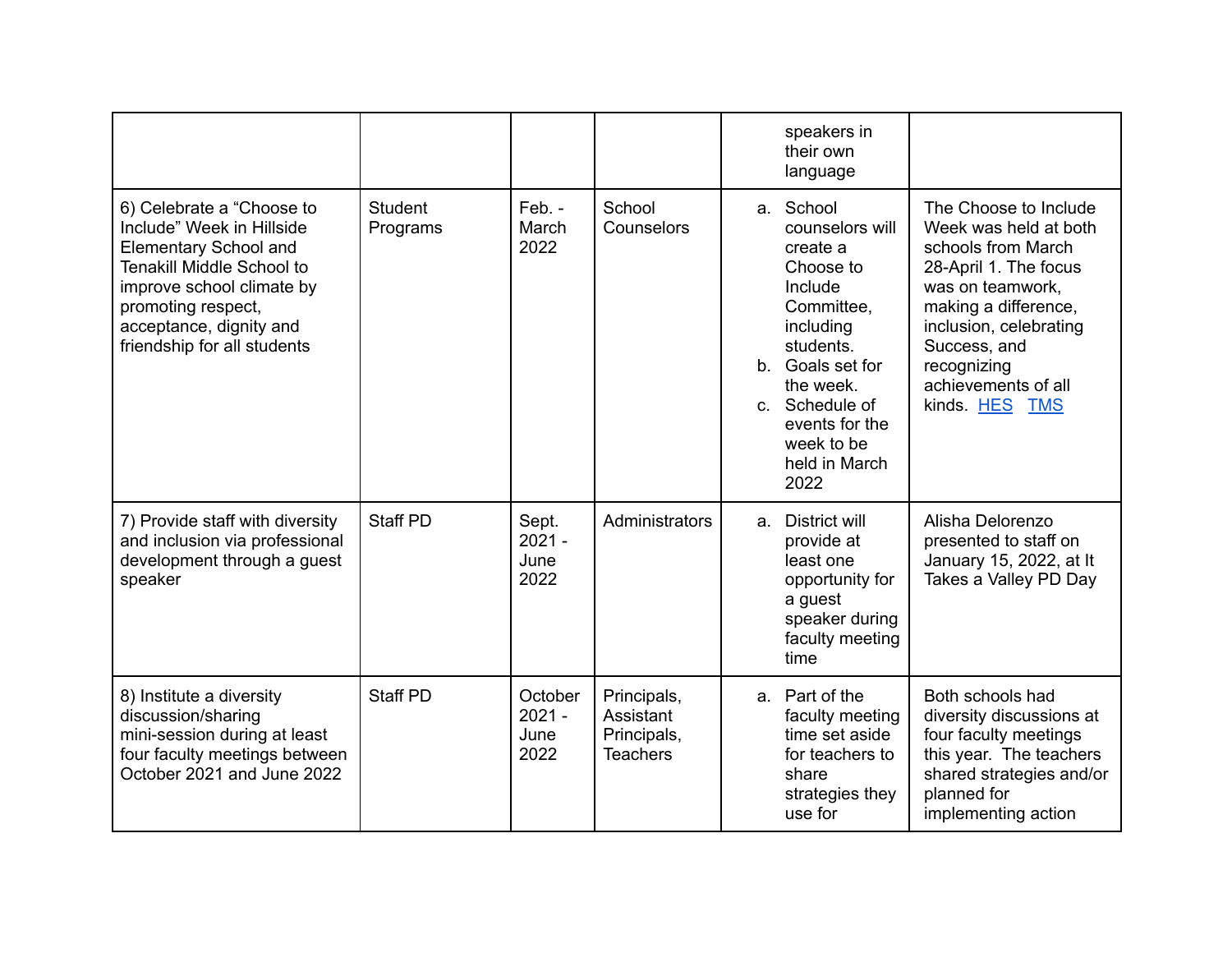|                                                                             |                 |               |                                              | celebrating<br>diversity in<br>their<br>classrooms<br>b. A recorder will<br>create a<br>shared<br>document of<br>all strategies<br>shared                                                                                                                      | items from the Diversity<br>Action Plan. The<br>teachers maintained<br>their notes in a shared<br>document.                                                                                                                                                                                                                                                                                                                                                                                          |
|-----------------------------------------------------------------------------|-----------------|---------------|----------------------------------------------|----------------------------------------------------------------------------------------------------------------------------------------------------------------------------------------------------------------------------------------------------------------|------------------------------------------------------------------------------------------------------------------------------------------------------------------------------------------------------------------------------------------------------------------------------------------------------------------------------------------------------------------------------------------------------------------------------------------------------------------------------------------------------|
| 9) Advise teachers and staff of<br>optional Safe Schools online<br>training | <b>Staff PD</b> | Sept.<br>2021 | Supervisor of<br>Curriculum &<br>Instruction | a. Email teachers<br>and staff of the<br>availability of<br>the optional<br>online training<br>courses that<br>address<br>making school<br>safe and<br>inclusive for all<br>students<br>b. Documentation<br>of any courses<br>taken by<br>faculty and<br>staff | <b>Courtney Carmichael</b><br>emailed a flyer to all<br>faculty and staff on<br>Thursday, October 7,<br>2021 at noon.<br>One teacher completed<br>the following optional<br>training:<br><b>Diversity</b><br>$\bullet$<br>Awareness:<br>Staff-to-Student;<br>Diversity<br>$\bullet$<br>Awareness:<br>Staff-to-Staff<br><b>Making Schools</b><br>$\bullet$<br>Safe and Inclusive<br>for LGBTQ<br><b>Students</b><br><b>Making Schools</b><br>Safe and Inclusive<br>for Transgender<br><b>Students</b> |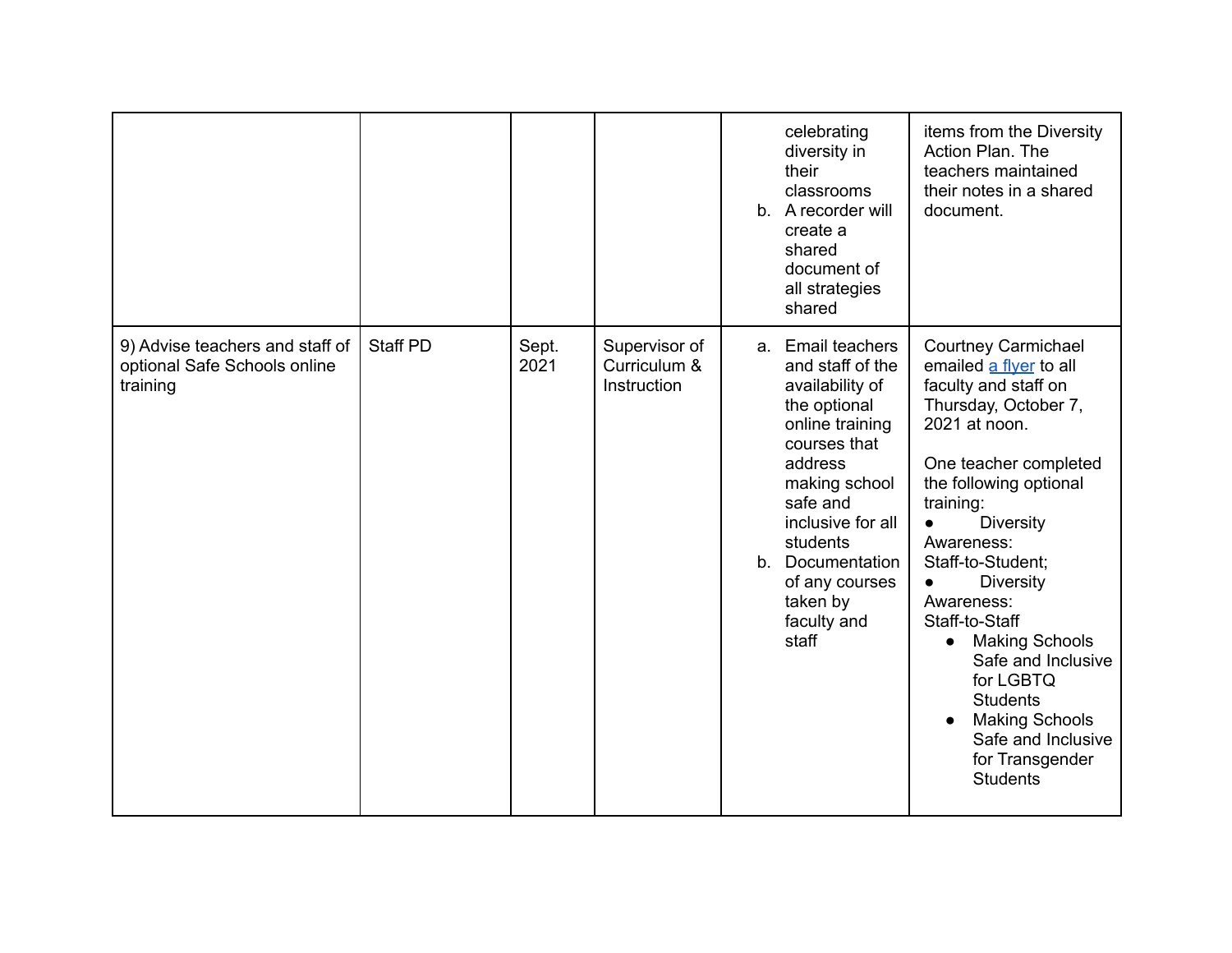| 10) Increase diversity of staff<br>by attending at least one<br>diversity education job fair<br>during 2021-2022 school year                                                                  | <b>Staff Recruitment</b>                          | Sept.<br>$2021 -$<br>May<br>2022  | Superintendent,<br>Administrators                                               | b. | a. Attendance by<br>a district team<br>member at one<br>diversity<br>education job<br>fair by May<br>2022<br>Documentation<br>of how many<br>applicants or<br>hires resulted<br>from the<br>diverse job fair | The Superintendent<br>attended the virtual<br><b>Diversity in Education</b><br>Job Fair on April 6,<br>2022. There were 30<br>people who visited our<br>virtual booth. So far,<br>none of those who<br>visited have proceeded<br>in applying for any open<br>positions.               |
|-----------------------------------------------------------------------------------------------------------------------------------------------------------------------------------------------|---------------------------------------------------|-----------------------------------|---------------------------------------------------------------------------------|----|--------------------------------------------------------------------------------------------------------------------------------------------------------------------------------------------------------------|---------------------------------------------------------------------------------------------------------------------------------------------------------------------------------------------------------------------------------------------------------------------------------------|
| 11) Create and implement an<br>employee and community<br>referral program aimed at<br>attracting racially, ethnically,<br>and linguistically diverse<br>teachers to Closter Public<br>Schools | <b>Staff Recruitment</b>                          | Sept.<br>$2021 -$<br>June<br>2022 | <b>District</b><br>Administrators,<br>Staff<br>Recruitment<br>Sub-Committee     | b. | a. Literature/flyer<br>s about<br>employee<br>referral<br>programs<br>Report of how<br>many<br>candidates<br>were referred<br>and/or hired                                                                   | The Superintendent<br>announced the referral<br>program on April 28,<br>2022. It is posted on<br>the district website.<br>Any employee or<br>community member<br>may make a referral<br>using the online district<br>form.<br>As of May 26, 2022,<br>have received five<br>referrals. |
| 12) Introduce the District<br><b>Diversity Council and Action</b><br>Plan for 2021-2022 to faculty,<br>staff, parents, and students<br>via:<br>Board meeting<br>Letter to stakeholders        | Communicating<br>about Diversity<br>and Inclusion | By<br>October<br>30, 2021         | Superintendent<br>Administrators,<br>Teachers who<br>lead HNN and<br><b>TNN</b> | а. | The message<br>about the<br><b>District</b><br><b>Diversity</b><br>Council and<br>the 2021-2022<br><b>Action Plan will</b>                                                                                   | HNN:<br>ttps://youtu.be/OFAoz<br>Q3G79U<br>The Superintendent<br>announced the District<br>Diversity Plan to faculty,                                                                                                                                                                 |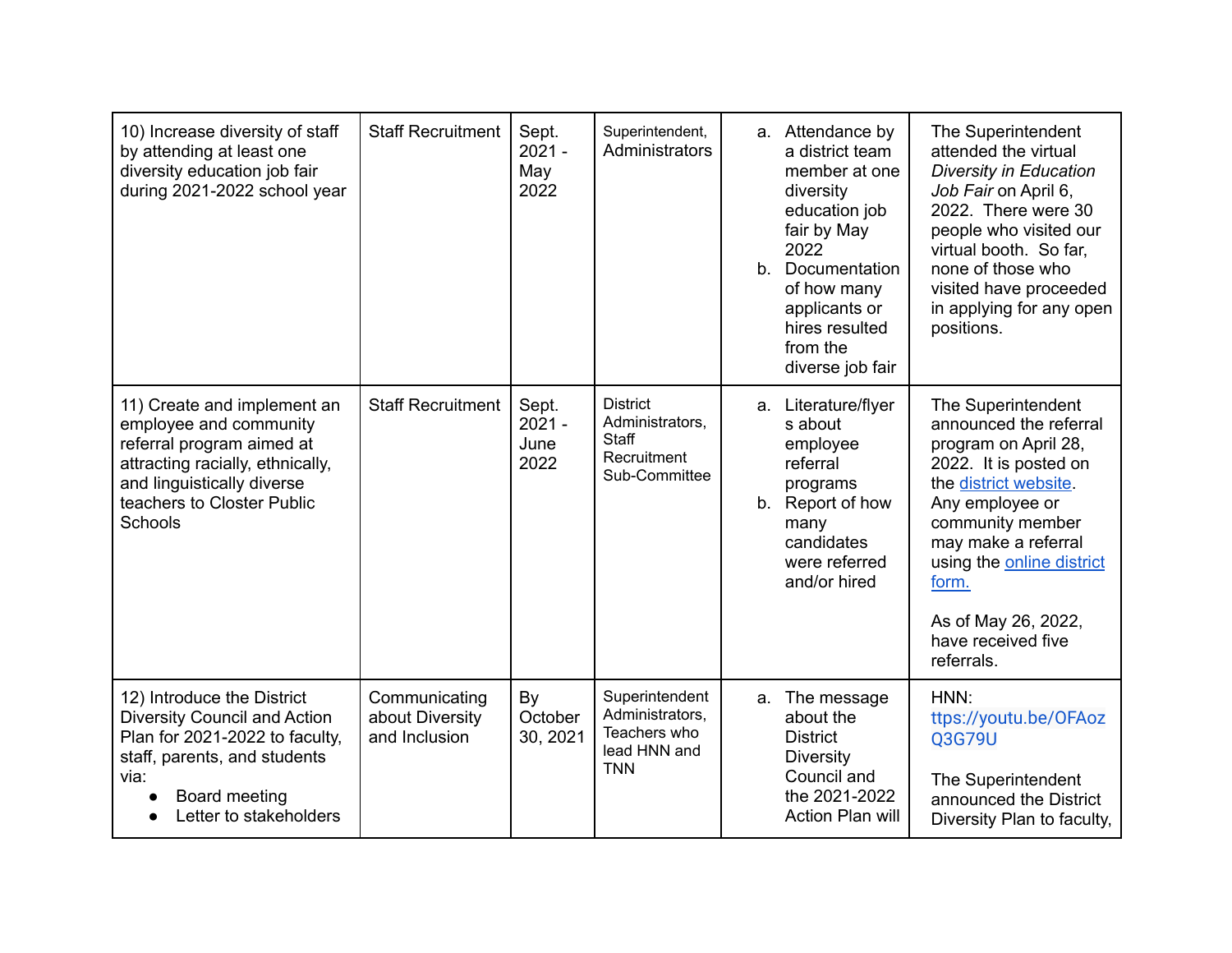| <b>Hillside News Network</b><br>(HNN) and Tenakill<br>News Network (TNN)                                                                                                                                 |                                                   |                                      |                                                                                                  | be shared with<br>the Closter<br><b>Public School</b><br>community<br>b. Evidence will<br>be the Board<br>meeting<br>minutes, letter<br>sent to<br>stakeholders.<br>and the HNN<br>and TNN<br>broadcasts                                                                                           | staff and the community<br>in September 2021.                                                                                                                                                                                                                                                                                                                                                                       |
|----------------------------------------------------------------------------------------------------------------------------------------------------------------------------------------------------------|---------------------------------------------------|--------------------------------------|--------------------------------------------------------------------------------------------------|----------------------------------------------------------------------------------------------------------------------------------------------------------------------------------------------------------------------------------------------------------------------------------------------------|---------------------------------------------------------------------------------------------------------------------------------------------------------------------------------------------------------------------------------------------------------------------------------------------------------------------------------------------------------------------------------------------------------------------|
| 13) Communicate to<br>stakeholders via the district<br>website, direct email, district<br>Twitter account, HNN & TNN,<br>and student-created posters<br>when each of the action steps<br>is taking place | Communicating<br>about Diversity<br>and Inclusion | Sept.<br>$2021 -$<br>October<br>2022 | Superintendent<br>Administrators,<br>Teachers who<br>lead HNN and<br>TNN, Art<br><b>Teachers</b> | a. All<br>stakeholders<br>will receive<br>information<br>about the<br>action steps<br>taking place<br>throughout the<br>year<br>b. Evidence will<br>be the website<br>postings,<br>emails sent,<br><b>Twitter</b><br>postings, HNN<br>and TNN<br>broadcasts,<br>and<br>student-create<br>d posters | The superintendent has<br>shared updates<br>throughout the school<br>year through the<br>bi-monthly<br>Superintendent<br>Reports, which are<br>posted on the district<br>website.<br>(Superintendent<br>Reports are accessible<br>via the link on the<br>right-hand side of the<br>main page.)<br>Student work related to<br>the monthly heritage<br>celebrations has been<br>displayed throughout<br>both schools. |